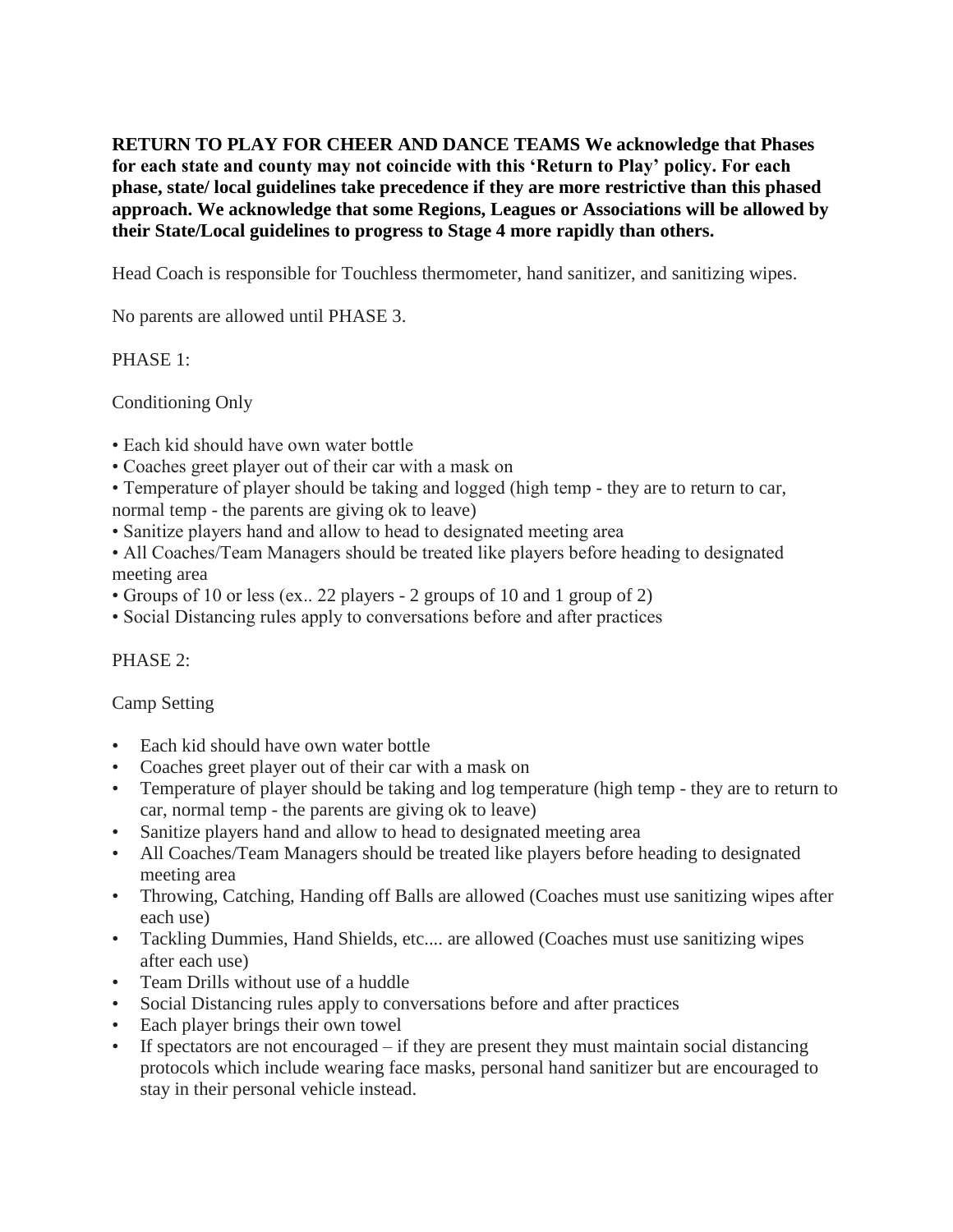• Mixing of groups will be discouraged – please refrain from gathering in the parking lot or open spaces near the field. Stay with the assigned group/team.

## PHASE 3:

Full Equipment and Contact (Games and Practices)

• Each kid should have own water bottle

• Coaches greet player out of their car with a mask on

• Temperature of player should be taking (high temp - they are to return to car, normal temp - the parents are giving ok to leave)

• Sanitize players hand and allow to head to designated meeting area

• All Coaches/Team Managers should be treated like players before heading to designated meeting area

### Games:

Players should be checked like practice and temps should be charted and available upon request (AYFL Head Coaches, Refs, Board Members, etc) Should be done prior to I.D check.

During any of these steps any player, coach, and team manager should not participate are be present if he/she has a high temperature.

## CDC Recommendations

• Advise Sick Individuals of Home Isolation Criteria

o Sick coaches, staff members, umpires/officials, or players should not return until they have met CDC's criteria to discontinue home isolation. • Isolate and Transport Those Who are Sick

o Make sure that coaches, staff, officials, players, and families know that sick individuals should not attend the youth sports activity, and that they should notify youth sports officials (e.g., the COVID-19 point of contact) if they (staff) or their child (families) become sick with COVID-19 symptoms, test positive for COVID-19, or have been exposed to someone with COVID-19 symptoms or a confirmed or suspected case.

o Immediately separate coaches, staff, officials, and players with COVID19 symptoms (i.e., fever, cough, shortness of breath) at any youth sports activity. Individuals who are sick should go home or to a healthcare facility, depending on how severe their symptoms are, and follow CDC guidance for caring for oneself and others who are sick. Individuals who have had close contact with a person who has symptoms should be separated and sent home as well, and follow CDC guidance for community-related exposure (see "Notify Health Officials and Close